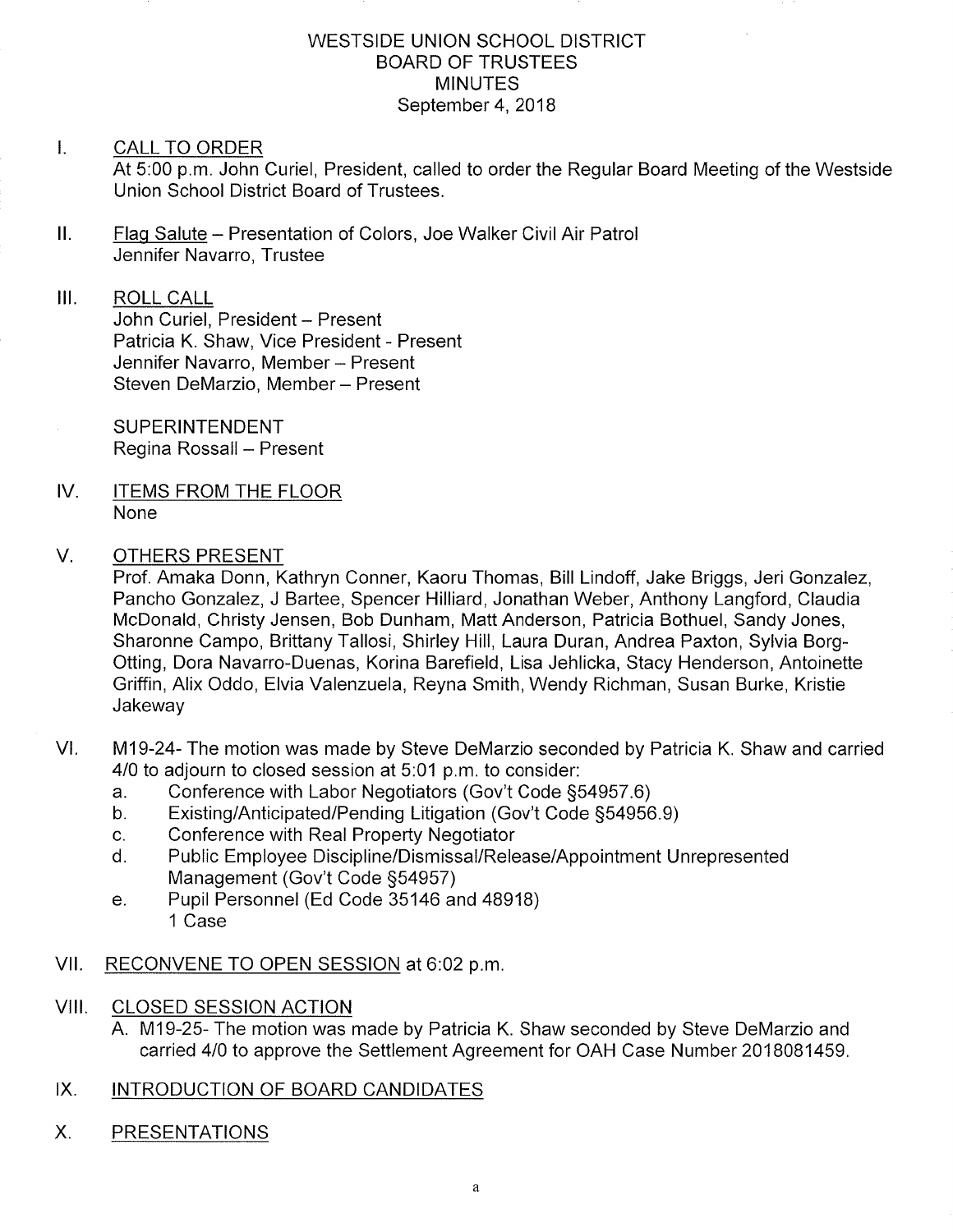Minutes Regular Board Meeting September 4,2018

A.

- A. Site Presentations and Employee Recognitions
	- . Anaverde Hills
	- . Joe Walker
- B. 2017-18 Unaudited Actuals

# XI. HEARING SESSION/STAFF REPORTS

## Board Comments

## Steve DeMarzio:

Anaverde Hills you always do a great job.

- . I think you are on the right track with your standards based grading.
- Promoting all your  $8<sup>th</sup>$  graders last year was outstanding.
- . I see your site is very active, great job.

Joe Walker I am glad to see you're emphasizing both college and career readiness.

- . Getting commercial-grade 3D printer and laser engraver is very cool. Hopefully, you can add a CNC machine to your repertoire.
- . Both of my kids attended Joe Walker. I wish they were there now, with all the things that are happening on your campus.

# Jennifer Navarro

Great job, Anaverde Hills

- . Red is a great color for Anaverde Hills; you give your whole heart and you can feel it when you walk on the campus.
- . You have a great way of analyzing the data; keep up the great work.
- . Thank you for the energy you bring to the school and district.
- . I love your out-of-the-box thinking keeping your community informed.

Joe Walker - I remember watching the Color Guard at graduation last June, <sup>I</sup> appreciate them.

- I am a big AVID advocate.
- I love how goal-oriented you are.
- . There are a lot of great things going on at Joe Walker, I see why you are busting at the seams with students. Keep up the good work.

# Patricia K. Shaw:

• Great job!! I can't say enough about Anaverde Hills.

. Joe Walker, thank you for everything you are doing.

John Curiel

Anaverde Hills, once again you proved you have a lot of spirit.

- . Your passion for your community and school is overwhelming.
- . <sup>I</sup>enjoyed visiting your school last week.
- . I like the collaborative planning you have at your site.

Joe Walker, I enjoyed your Back to School Nights.

- . Thank you so much for the job that you do.
- . My students attended Joe Walker and received a quality education there.
- . Thank you for all your collaborative effort.
- The Civil Air Patrol does a great job; the students should be commended
- . Thank you, Joe Walker, for all you do.

<sup>I</sup>attended the Board Candidate Orientation meeting on Saturday where they covered Standard-Based Grading.

- Staff Reports: B.
	- 1. Assistant Superintendent Administrative Services Shawn Cabey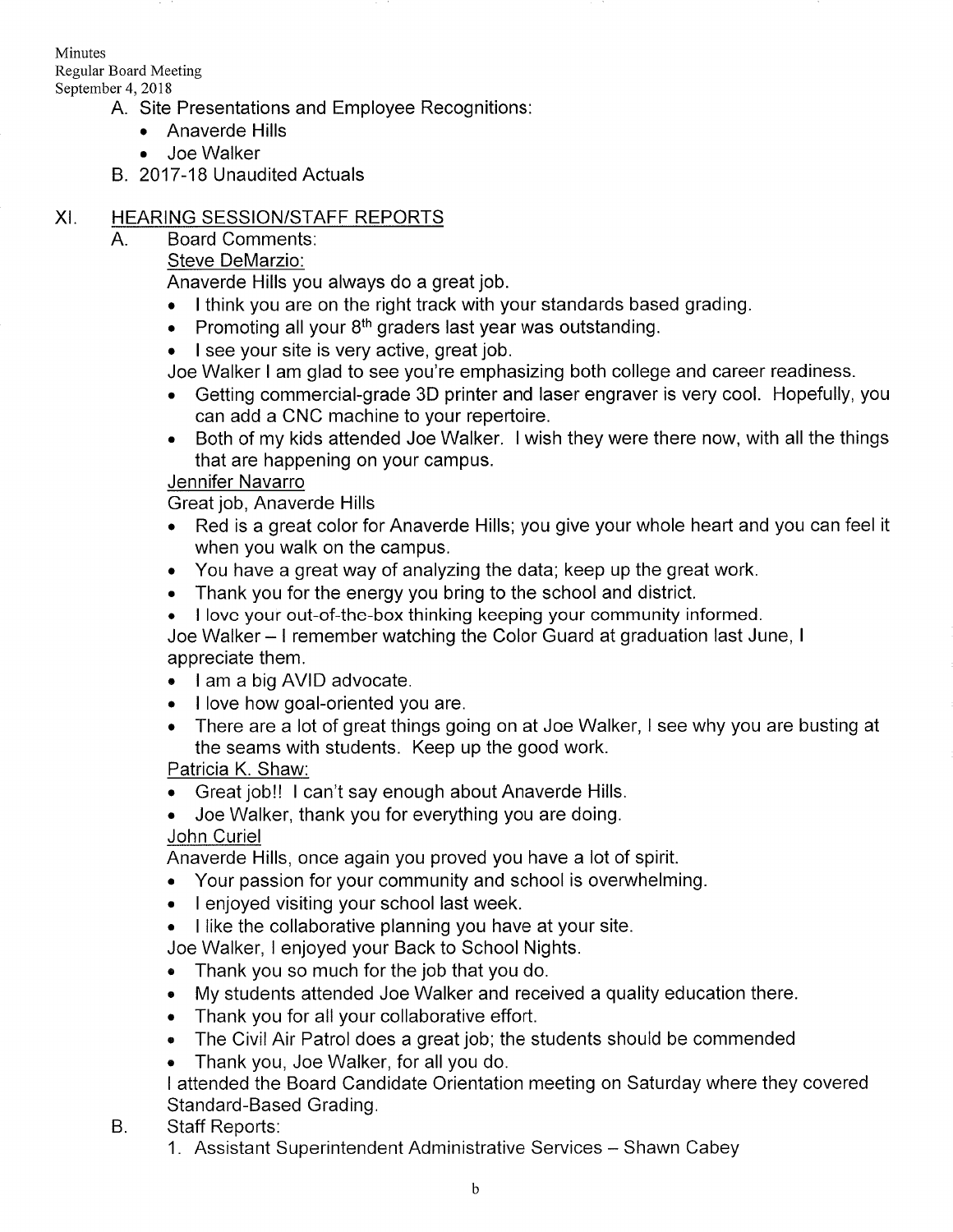- a. lt's always good to have the school sites present. They have exciting things happening at their sites.
- b. Anaverde Hills invited Marguerite and myself to come out and view an app, Hero 911. Law Enforcement signs up for the app and if an emergency happens they are alerted by the app; it's an interesting concept. The cost of the app for the district is about \$30,000.
- c. Lisa Jehlicka, thank you very much for your presentation on the Unaudited Actuals.
- 2. Assistant Superintendent Educational Services Marguerite Johnson
	- a. Congratulations, Lisa, on your presentation.
	- b. Thank you, Anaverde Hills and Joe Walker, for your presentations this evening. <sup>I</sup> appreciate how thoughtful both of you were on aligning your goals around the LCAP.
- 3. Deputy Superintendent Robert Hughes
	- a. Anaverde Hills and Joe Walker, nice job. You are schools that have so much going on.
	- b. I appreciate everyone coming out to the health fair last week, about 600 staff attended.
- c. The tailgate party is this weekend, September 8,2018. 4. Superintendent Regina Rossall
- - Mrs. Rossall reviewed the following items with the Trustees:
	- a. I would also like to thank Anaverde Hills and Joe Walker; your presentations were very informative and very well done.
	- b. Andrea, I would like to thank you for bringing the app to our attention.
	- c. I would like to invite the Trustees to the LACOE Teacher of the Year Luncheon, on September 21,2018. lf you are interested in attending, please let me or Tonya know as soon as possible.
	- d. The grand opening for Cottonwood will be moved to the middle of October.
	- e. We will be having the WASC flag raising ceremonies at Anaverde Hills, Del Sur and Joe Walker.
	- <sup>f</sup>. Enrollment has topped at 9,600.
	-
	- g. Great job, Robert, for the health fair last week.<br>h. I hope to see all of you at the Tailgate party on Saturday. I would like to thank the Marroquin Family for their donations to this event.

#### xil PERSONAL APPEARANCES

- A. Westside Union Teachers Association Representative Bob Dunham, President
	- . I would like to say hello as this is my first meeting for the school year.
	- Thank you, Robert, for the health fair; there were a lot of good services offered this year.
	- . I would like to invite all the Board Candidates to meet with WUTA. We will let you know when we have confirmed a date.
- B. California School Employee Association Representative Jeri Holmes, President
	- . Thank you, Robert, for the health fair; it was very well attended and everyone appreciated it.
	- . I would like to thank the district for all the trainings that have been offered to classified staff.
- CSEA will also be looking at dates to meet with the Board Candidates.<br>C. Parent Teachers Association Representative
-